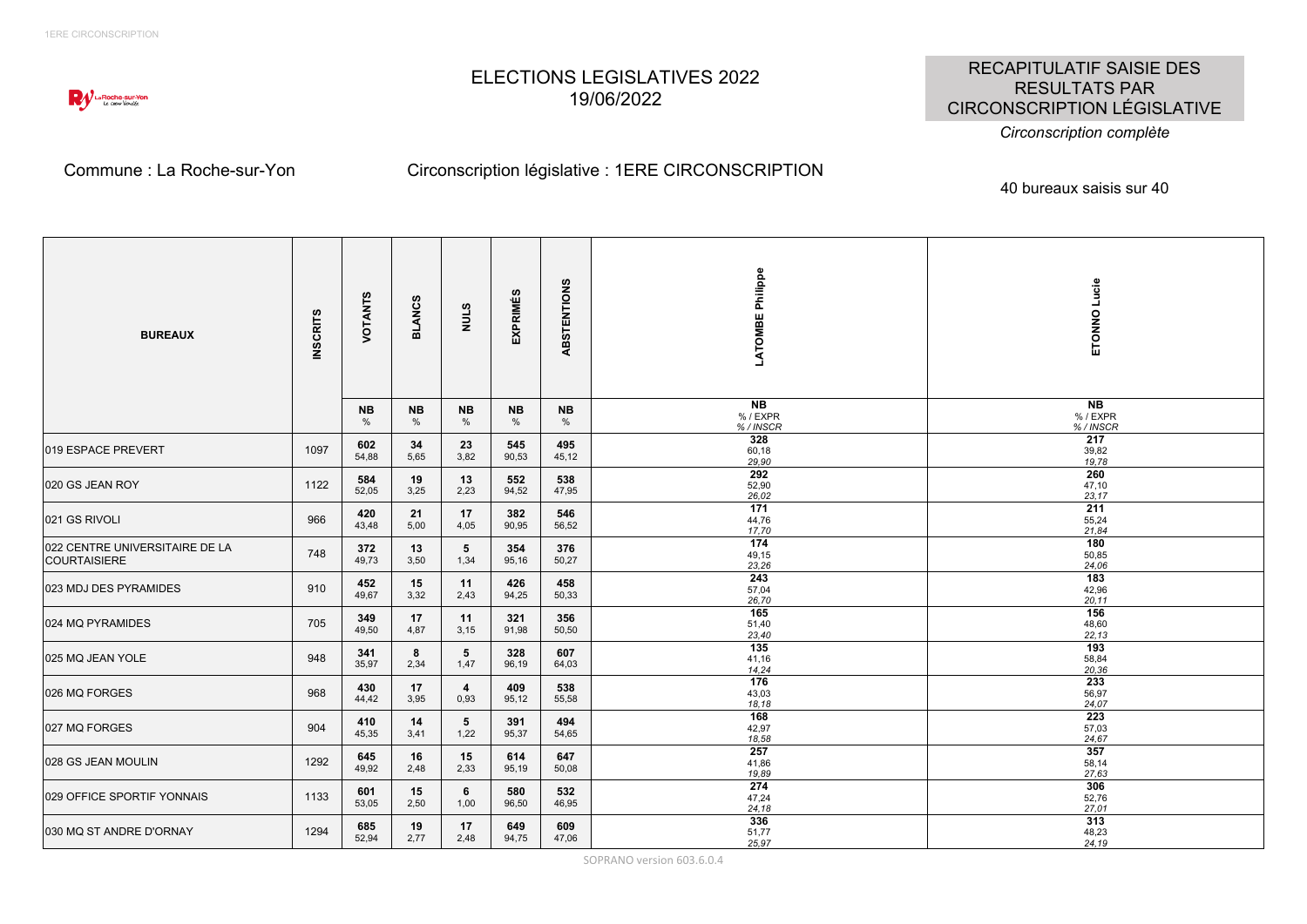| <b>BUREAUX</b>                                 | <b>INSCRITS</b> | VOTANTS                    | <b>BLANCS</b>          | ဖာ<br>NNT:             | <b>EXPRIMÉS</b> | ABSTENTIONS       | Philippe<br>LATOMBE              | Lucie<br>ETONNO                       |
|------------------------------------------------|-----------------|----------------------------|------------------------|------------------------|-----------------|-------------------|----------------------------------|---------------------------------------|
|                                                |                 | <b>NB</b><br>$\frac{0}{0}$ | <b>NB</b><br>$\%$      | <b>NB</b><br>$\%$      | <b>NB</b><br>%  | <b>NB</b><br>$\%$ | <b>NB</b><br>% / EXPR<br>%/INSCR | N <sub>B</sub><br>% / EXPR<br>%/INSCR |
| 031 LOCO NUMERIQUE                             | 1002            | 534<br>53,29               | 14<br>2,62             | $\overline{7}$<br>1,31 | 513<br>96,07    | 468<br>46,71      | 234<br>45,61<br>23,35            | 279<br>54,39<br>27,84                 |
| 032 ESPACE JACQUES GOLLY                       | 657             | 269<br>40,94               | 8<br>2,98              | $\overline{7}$<br>2,60 | 254<br>94,42    | 388<br>59,06      | 106<br>41,73<br>16,13            | 148<br>58,27<br>22,53                 |
| 033 GS PYRAMIDES                               | 853             | 279<br>32,71               | 16<br>5,74             | 5<br>1,79              | 258<br>92,47    | 574<br>67,29      | 118<br>45,74<br>13,83            | 140<br>54,26<br>16,41                 |
| 034 GS PYRAMIDES                               | 1029            | 475<br>46,16               | 22<br>4,63             | 11<br>2,32             | 442<br>93,05    | 554<br>53,84      | 230<br>52,04<br>22,35            | 212<br>47,96<br>20,60                 |
| 037 LES TERRES NOIRES                          | 955             | 437<br>45,76               | 11<br>2,52             | 6<br>1,37              | 420<br>96,11    | 518<br>54,24      | 195<br>46,43<br>20,42            | 225<br>53,57<br>23,56                 |
| 038 CENTRE UNIVERSITAIRE DE LA<br>COURTAISIÈRE | 783             | 444<br>56,70               | 17<br>3,83             | 15<br>3,38             | 412<br>92,79    | 339<br>43,30      | 238<br>57,77<br>30,40            | 174<br>42,23<br>22,22                 |
| 040 C.Y.E.L.                                   | 136             | 38<br>27,94                | $\overline{2}$<br>5,26 | 1<br>2,63              | 35<br>92,11     | 98<br>72,06       | 8<br>22,86<br>5,88               | $\overline{27}$<br>77,14<br>19,85     |
| Somme des bureaux                              | 17502           | 8367<br>47,81              | 298<br>3,56            | 184<br>2,20            | 7885<br>94,24   | 9135<br>52,19     | 3848<br>48,80<br>21,99           | 4037<br>51,20<br>23,07                |
| Total élection                                 | 38486           | 18688<br>48,56             | 658<br>3,52            | 419<br>2,24            | 17611<br>94,24  | 19798<br>51,44    |                                  |                                       |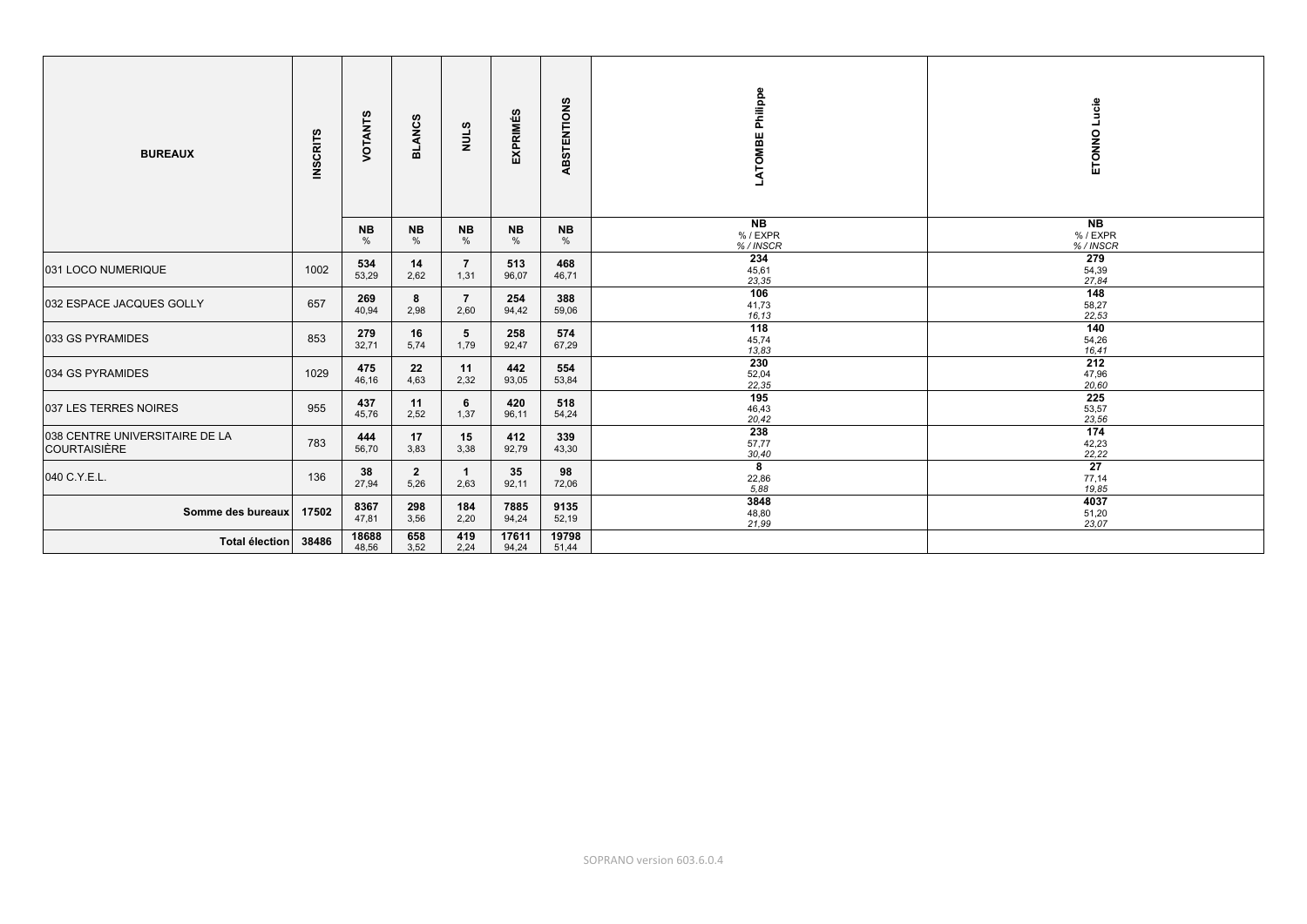

# ELECTIONS LEGISLATIVES 2022 19/06/2022

RECAPITULATIF SAISIE DES RESULTATS PAR CIRCONSCRIPTION LÉGISLATIVE

#### *Circonscription complète*

### Commune : La Roche-sur-Yon Circonscription législative : 2EME CIRCONSCRIPTION

40 bureaux saisis sur 40

| <b>BUREAUX</b>                      | <b>INSCRITS</b> | VOTANTS             | <b>BLANCS</b>  | STINN                   | ဖာ<br>EXPRIMÉ  | ABSTENTIONS    | BELLAMY Béatrice                   | <b>HÉLARY Nicolas</b>          |
|-------------------------------------|-----------------|---------------------|----------------|-------------------------|----------------|----------------|------------------------------------|--------------------------------|
|                                     |                 | NB<br>$\frac{0}{0}$ | <b>NB</b><br>% | <b>NB</b><br>%          | <b>NB</b><br>% | <b>NB</b><br>% | <b>NB</b><br>%/EXPR<br>%/INSCR     | <b>NB</b><br>%/EXPR<br>%/INSCR |
| 001 CYEL                            | 1185            | 592<br>49,96        | 19<br>3,21     | 17<br>2,87              | 556<br>93,92   | 593<br>50,04   | 319<br>57,37<br>26,92              | 237<br>42,63<br>20,00          |
| 002 GS LEONCE GLUARD                | 882             | 415<br>47,05        | 11<br>2,65     | 5<br>1,21               | 399<br>96,14   | 467<br>52,95   | 139<br>34,84<br>15,76              | 260<br>65,16<br>29,48          |
| 003 MQ DE LA VALLEE VERTE           | 1200            | 624<br>52,00        | 31<br>4,97     | 9<br>1,44               | 584<br>93,59   | 576<br>48,00   | 280<br>47,95<br>23,33              | 304<br>52,05<br>25,33          |
| 1004 GS DU PONT BOILEAU             | 1062            | 358<br>33,71        | 13<br>3,63     | 21<br>5,87              | 324<br>90,50   | 704<br>66,29   | $\frac{146}{ }$<br>45,06<br>13,75  | 178<br>54,94<br>16,76          |
| 005 MQ DE LA VALLEE VERTE           | 1143            | 552<br>48,29        | 23<br>4,17     | 15<br>2,72              | 514<br>93,11   | 591<br>51,71   | 253<br>49,22<br>22, 13             | 261<br>50,78<br>22,83          |
| 006 GS LAENNEC                      | 984             | 486<br>49,39        | 24<br>4,94     | 17<br>3,50              | 445<br>91,56   | 498<br>50,61   | $\overline{200}$<br>44,94<br>20,33 | 245<br>55,06<br>24,90          |
| 007 GS LA GENERAUDIERE              | 1075            | 523<br>48,65        | 20<br>3,82     | 17<br>3,25              | 486<br>92,93   | 552<br>51,35   | 261<br>53,70<br>24,28              | 225<br>46,30<br>20,93          |
| 008 MQ DU VAL D'ORNAY               | 849             | 455<br>53,59        | 17<br>3,74     | 9<br>1,98               | 429<br>94,28   | 394<br>46,41   | 209<br>48,72<br>24,62              | 220<br>51,28<br>25,91          |
| 009 GS L'ANGELMIERE                 | 1156            | 608<br>52,60        | 25<br>4,11     | 10<br>1,65              | 573<br>94,24   | 548<br>47,40   | 304<br>53,05<br>26,30              | 269<br>46,95<br>23,27          |
| 010 MQ CENTRE VILLE - PONT MORINEAU | 1001            | 518<br>51,75        | 20<br>3,86     | 14<br>2,70              | 484<br>93,44   | 483<br>48,25   | 231<br>47,73<br>23.08              | 253<br>52,27<br>25,27          |
| 011 GS FLORA TRISTAN                | 752             | 348<br>46,28        | 13<br>3,73     | $5\phantom{.0}$<br>1,44 | 330<br>94,83   | 404<br>53,72   | 141<br>42,73<br>18,75              | 189<br>57,27<br>25, 13         |
| 012 MAIRIE ANNEXE DU BOURG          | 986             | 521<br>52,84        | 10<br>1,92     | 12<br>2,30              | 499<br>95,78   | 465<br>47,16   | 284<br>56,91<br>28,80              | 215<br>43,09<br>21,81          |